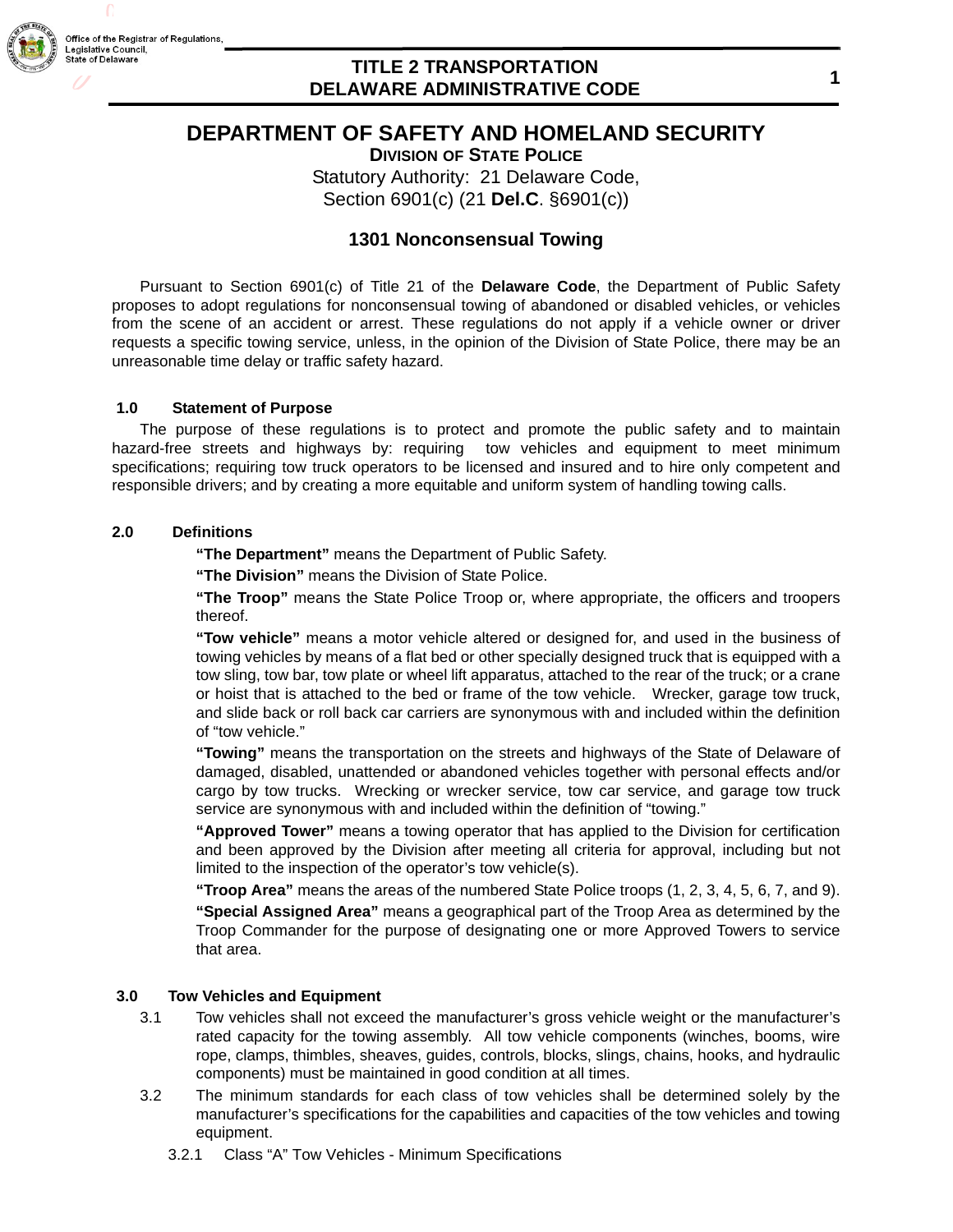- 3.2.1.1 A gross vehicle weight of at least 10,000 pounds. A crane and a winch with a rating of at least four tons must be mounted on the chassis. A roll back bed may substitute for the crane.
- 3.2.1.2 A wire rope attached to each tow vehicle winch at least 100 feet long with a minimum thickness of 3/8 inches.
- 3.2.1.3 A tow sling or wheel lift manufactured to prevent damage to the vehicle.
- 3.2.1.4 At least two safety chains to be attached between the tow vehicle and the towed vehicle.
- 3.2.2 Class "B" Tow Vehicles Minimum Specifications
	- 3.2.2.1 A gross vehicle weight rating of at least 17,500 pounds. A complete crane and winch having a rating of at least ten tons must be mounted on the chassis. A roll back bed may substitute for the crane.
	- 3.2.2.2 A wire rope attached to each winch at least 100 feet long with a minimum thickness of ÿ inches.
	- 3.2.2.3 A tow sling or wheel lift, or underreach manufactured to prevent damage to the vehicle.
	- 3.2.2.4 A minimum of two safety chains to be attached between the tow vehicle and the towed vehicle.
	- 3.2.2.5 At least two portable tail, stop and signal lamps with mounting brackets or mounting clips. The lens shall be red in color, and the lens' diameter shall be at least three inches.
- 3.2.3 Class "C" Tow Vehicles Minimum Specifications
	- 3.2.3.1 A gross vehicle rating of at least 30,000 pounds. A complete crane and winch having a rating of at least twenty-five (25) tons must be mounted on the chassis.
	- 3.2.3.2 A wire rope attached to each winch at least 150 feet long with a minimum thickness of 5/8 inches.
	- 3.2.3.3 Brakes constructed to comply with federal motor carrier safety regulations and the Delaware motor vehicle code where applicable.
	- 3.2.3.4 A tow sling or wheel lift, or underreach manufactured to prevent damage to the vehicle.
	- 3.2.3.5 At least two safety chains to be attached between the tow vehicle and the towed vehicles, or combination of vehicles.
	- 3.2.3.6 At least two portable tail, stop and signal lamps with mounting brackets or mounting clips. The lens shall be red in color, and the lens' diameter shall be at least three inches.
- 3.2.4 Accessories
	- 3.2.4.1 Each tow vehicle shall be commercially lettered with the operator's business name, city, state, and telephone number visible from both sides of the vehicle, in permanent letters at least 2 ½ inches high.
	- 3.2.4.2 Each tow vehicle shall be equipped at all times as required by the Delaware motor vehicle code and with the following accessories:
		- 3.2.4.2.1 An amber rotor beam or strobe light mounted on the top so as to be seen when in use from front, rear, and both sides. Such beam or light is to be used only when there is a hazardous condition.
		- 3.2.4.2.2 Minimum of two work lights on the rear.
		- 3.2.4.2.3 One snatch block for each winch with matching manufacturer's rating.
		- 3.2.4.2.4 A set of scotch blocks for wheels, metal type with tail gate chains, or hydraulic rear extendable scotch blocks (Class B and C vehicles only).
		- 3.2.4.2.5 External air hookup and hoses (Class C vehicles only).
		- 3.2.4.2.6 A set of nylon recovery straps or chains rated at 25,000 pounds (Class B and C vehicles only).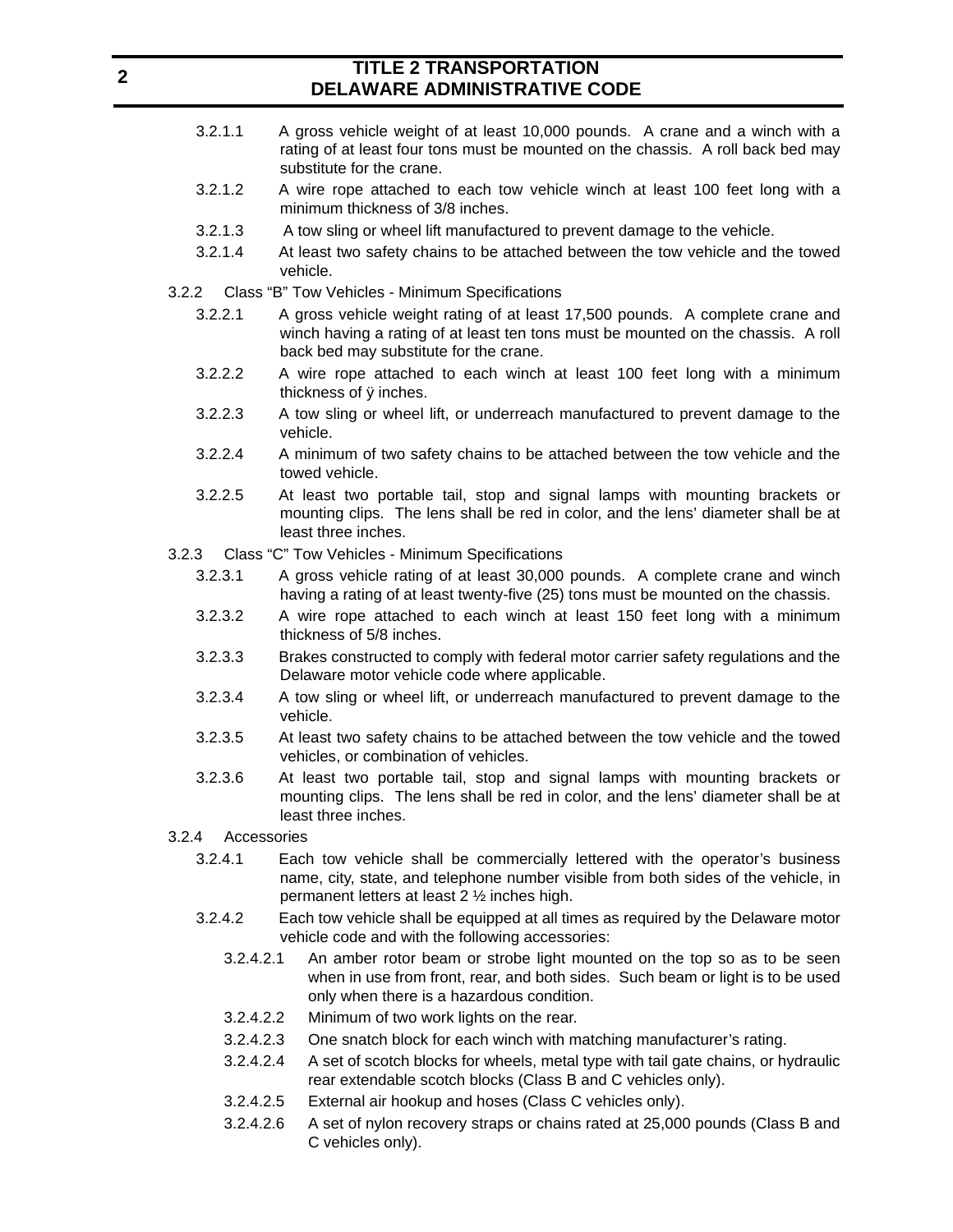- 3.2.4.2.7 At least one broom, shovel, axe, crowbar or pry bar, set of jumper cables, flashlight, and fire extinguisher.
- 3.2.4.2.8 Box or container to carry debris.
- 3.2.4.2.9 Sand or commercial oil and grease absorber for a reasonably small cleanup that does not require the intervention of the Department of Natural Resources and Environmental Control.

## **4.0 Approved Towers**

- 4.1 Applications for status as an Approved Tower shall be made in writing and under oath to the Division on forms provided by the Division. The application shall contain all information required therein and shall be sent to the Traffic Control Section, Delaware State Police, P.O. Box 430, Dover, Delaware 19903-0430.
- 4.2 The Traffic Control Section shall review each application for form and completeness. The applicant must attach to the application:
	- 4.2.1 business license;
	- 4.2.2 proof of insurance for all towing vehicles;
	- 4.2.3 the driving record for each driver;
	- 4.2.4 a criminal background record for each driver, and authorization for the Division to conduct future criminal background checks; and
	- 4.2.5 schedule of towing and storage rates.
- 4.3 If the application is in good order, the Traffic Control Section will notify the applicant in writing that it has been conferred Approved Tower status, and send a copy of the application and approval to the Troop.
- 4.4 No tower will be considered for approved status unless it has continuously been in the towing business for at least twelve (12) months prior to the date the application is received. No tower will be considered for approved status unless it has at least two vehicles meeting all of the specifications in these regulations.
- 4.5 No later than January 31 of each year (but not earlier than January 2), each Approved Tower shall complete and return to the Troop a renewal form to be provided by the Division. The renewal form shall attest, under oath, that all of the information in the original application form is either correct and complete, and/or notify the Division of any changes in the information in the original application form or since the last renewal form. The renewal form shall attach the Approved Tower's business license, proof of insurance for each towing vehicle, driving record for each driver, and schedule of rates for towing and storage services. The renewal form does not need to attach criminal background records except for employees newly hired or re-hired since the date of the original application or last renewal form. The Division reserves the right, based on prior authorization, to conduct its own criminal background checks on employees of Approved Towers.
- 4.6 An Approved Tower must notify the Troop in writing within ten days of the date of any change in the information supplied on the original application. For example, if the Approved Tower hires a new driver or buys a new towing vehicle, then that information must be provided to the Troop in writing.
	- 4.6.1 Vehicles and Equipment
		- 4.6.1.1 As soon as practicable after the filing of an application, the Traffic Control Section will inspect the applicant's tow vehicle(s) and equipment to determine if they are fit for operation and otherwise in compliance with these regulations and the motor vehicle and traffic laws and federal motor carrier safety regulations, including but not limited to U.S. Department of Transportation rules or regulations. Thereafter, the Troop may conduct periodic or random inspections to determine if a tow vehicle continues to meet all federal, state, and local standards. If, at any time, the Troop finds that a tow vehicle does not meet the minimum specifications for its class, or is not in compliance with any federal, state, or local standards, the Troop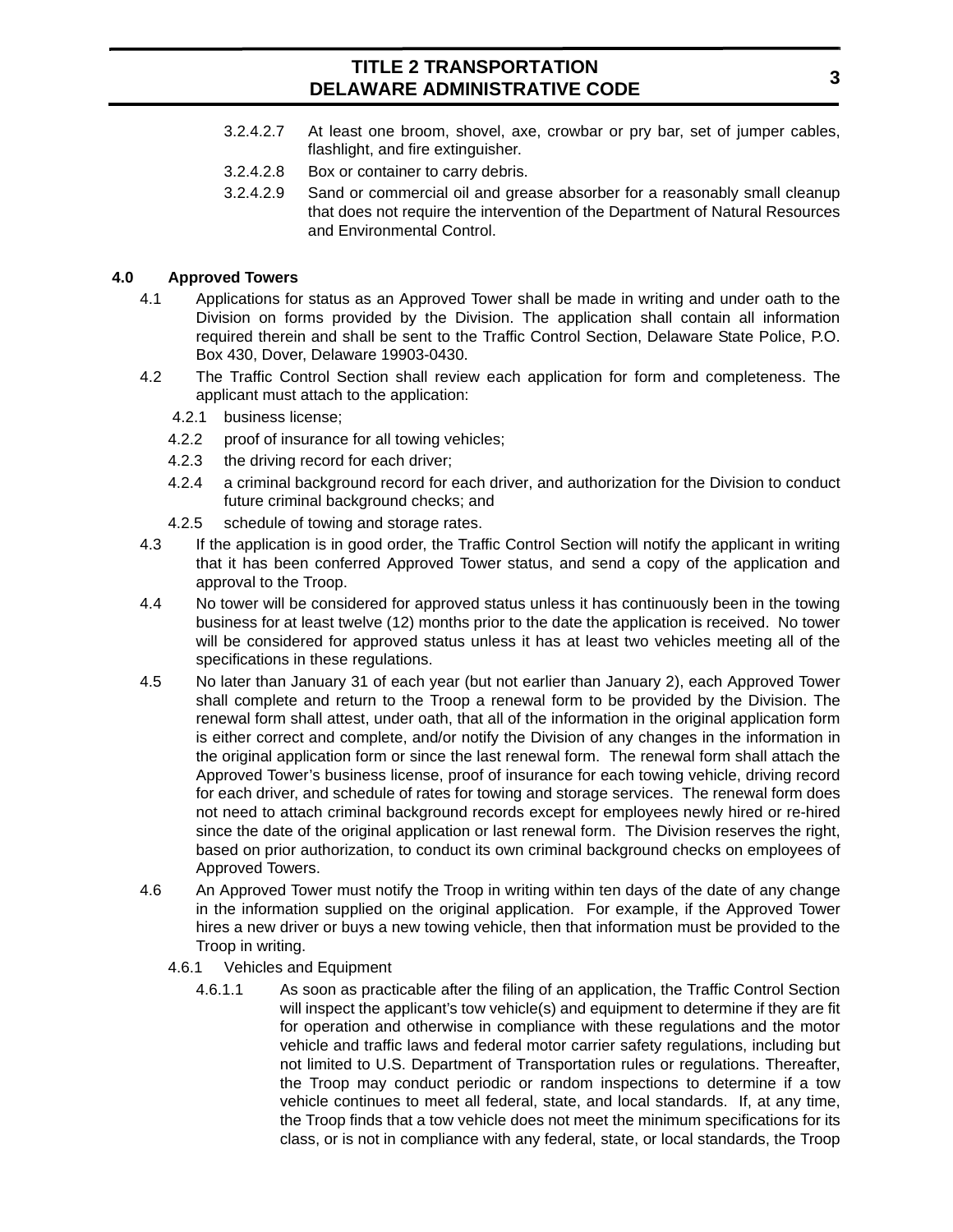shall immediately stop using the services of that Approved Tower until such repairs are made and the tow vehicle is re-inspected by the Troop.

- 4.6.2. Drivers
	- 4.6.2.1 All tow vehicle drivers must be at least eighteen (18) years of age and have the appropriate driver's license for the Approved Tower's tow vehicle.
	- 4.6.2.2 Every driver shall be competent by reason of experience or training to safely operate the type of tow vehicle(s) certified.
	- 4.6.2.3 No driver shall have had within the last ten years: two or more convictions for driving under the influence of alcohol or drugs; any criminal conviction involving theft, dishonesty, or fraud; any felony conviction involving or related to the operation of a tow vehicle; or any judgment (civil or criminal) of having operated a tow vehicle in a grossly negligent manner or in a manner showing a reckless disregard for life or property.
- 4.6.3 Towing Service
	- 4.6.3.1 All vehicles and equipment owned and operated by the Approved Tower must meet the minimum specifications set forth in these regulations.
	- 4.6.3.2 All vehicles and equipment owned and operated by the Approved Tower must provide proof of insurance for each tow vehicle to the Division at the time of its application for certification, and each year that the Approved Tower renews its certification, or upon demand by the Division. The following minimum coverage is required:

| <b>Comprehensive Vehicle Liability Insurance</b>     | <b>Limits of Liability</b> |
|------------------------------------------------------|----------------------------|
| Bodily Injury                                        | \$300,000 each occurrence  |
|                                                      | \$100,000 each person      |
| <b>Property Damage</b>                               | \$50,000 each occurrence   |
| <b>Additional Umbrella</b>                           | \$1,000,000                |
|                                                      |                            |
| <b>Garage Liability Insurance</b>                    |                            |
| <b>Bodily Injury</b>                                 | \$100,00 each person       |
| Garage Keeper's Insurance                            |                            |
| (owned vehicles, hired vehicles, non-owned vehicles) |                            |
| <b>Bodily Injury</b>                                 | \$300,000 each occurrence  |
| <b>Property Damage</b>                               | \$50,000 each occurrence.  |
| <b>Worker's Compensation</b>                         | as required by statute     |
| <b>Employer's Liability Insurance</b>                | as required by statute     |

All insurance policies required shall be issued only by companies authorized to do business in Delaware. Coverage must provide for loss from any vehicle or contents such as radios and computers while being handled, towed or stored by the approved tower. Approved Towers must notify the Division of any modification, amendment, cancellation or substitution of any insurance policy required by these regulations within ten days the Approved Tower learns of the change in circumstances.

4.6 To be eligible to provide towing services in a Troop Area or Special Assigned Area, the Approved Tower must have a principal place of business located in that Troop Area or Special Assigned Area which is under the exclusive control of the Approved Tower, is not used by any other towing service, and is the premises listed on the Approved Tower's application. Each Approved Tower must maintain a telephone system at that location to answer calls from the Troop duty officer twenty-four hours a day, and must maintain at least one tow vehicle and one qualified driver for that place of business. The Approved Tower's place of business shall be open to the public from 8 a.m. to 6 p.m. Monday through Friday, and the business must be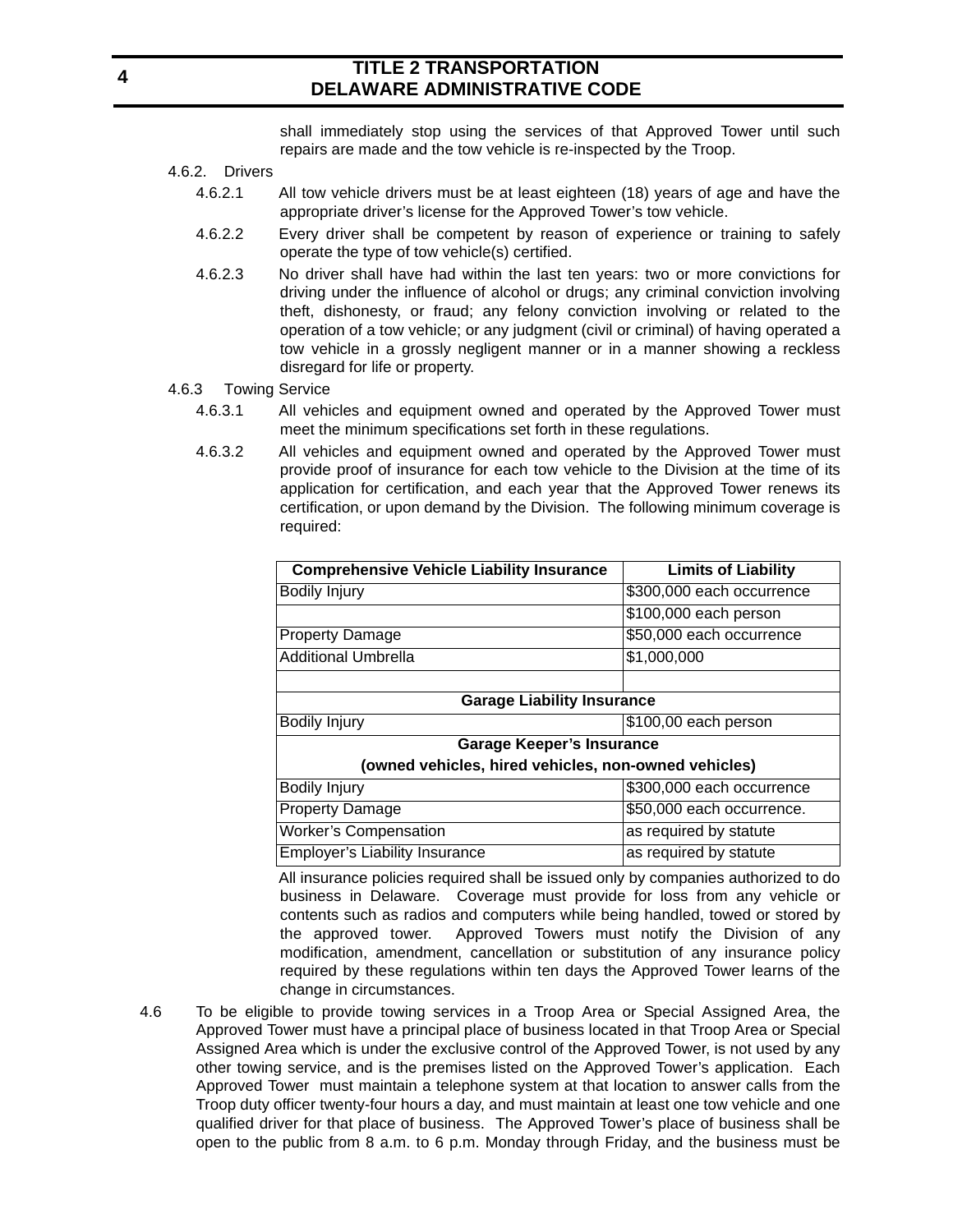available to release stored vehicles on Saturdays from 8 a.m. to 12 noon, and on Sundays and holidays from 12 noon to 4:00 p.m.

- 4.7 The Approved Tower's storage facility must be located on the same premises or adjacent to its principal place of business in the Troop Area or Special Assigned Area it services. The Approved Tower shall maintain a secure outside storage facility for the control and safekeeping of motor vehicles, enclosed by a fence at least six feet high to deter trespass and vandalism. With the approval of the Troop Commander, an Approved Tower may use a satellite storage facility on a seasonal basis that is not located on or next to its principal place of business if the satellite facility will be more convenient for the public. The Approved Tower will operate that satellite facility in accordance with the conditions of operation in Section 4.4 above.
- 4.8 The Approved Tower must be able to provide emergency service, twenty-four hours a day, seven days a week, 365 days a year within the Troop Area or within a Special Assigned Area if such area is designated. An Approved Trooper can remove itself from the rotation list or Special Assigned Area for a specified time for vacation, sick, family leave or the like by notifying the Troop a reasonable time in advance.

## **5.0 Denial of Approved Tower Status**

- 5.1 The Division may refuse to approve an application for Approved Tower status for failure:
	- 5.1.1 to provide complete, true, timely, and accurate information on the application, inspection, or renewal forms, or for omitting any material fact on the application, inspection, or renewal forms;
	- 5.1.2 to satisfy or meet any of the requirements of these regulations;
	- 5.1.3 to submit to a tow vehicle inspection; or
	- 5.1.4 to have or maintain any federal, state, or local license required for the operation of a towing service or tow vehicle or for its drivers.

## **6.0 Towing Service Allocation System**

- 6.1 Based on the needs of public safety, the Troop Commander may designate part of the Troop Area as a Special Assigned Area to be served by one or more Approved Towers taking into account such criteria as, but not limited to, motor vehicle accident statistics; traffic patterns; and other relating to the response time of towing companies; the density of approved towing companies; and prior history of reliable and expeditious towing services.
- 6.2 Each Troop Commander shall have the discretion, based on the needs of public safety, to designate one or more Approved Towers to provide all non-consensual towing services in either the Troop Area or a Special Assigned Area. The Troop Commander shall establish the number of Approved Towers based on the need to maintain adequate and timely public service to minimize management of a rotation system. The Troop Commander may revise the number of Approved Towers if he or she finds that the public is not being appropriately served by the exiting number of towers.
- 6.3 If there are more than one Approved Tower for the Troop Area or Special Assigned Area, they shall be placed on a rotating list and shall be called by the Troop duty officer to remove a wrecked, disabled, stolen or abandoned vehicle, or a vehicle following an arrest, according to the tower's placement on a Troop towing rotation list for that area and according to the tow vehicle classification for the size of the vehicle to be towed. Approved Towers will be called in succession from the top of the list. An Approved Tower shall promptly respond to a call with a tow vehicle classified to meet or exceed the size of the vehicle to be towed. If an Approved Tower truck does not respond to a request for service, that tower shall be rotated to the bottom of the list.
- 6.4 Approved Towers will be listed only once on each list and only in the name under which they are certified under these regulations. It is prohibited for an Approved Tower to receive multiple listings or classifications using a different or fictitious name for tow vehicles operating out of the same location or out of different locations within the same Troop Area.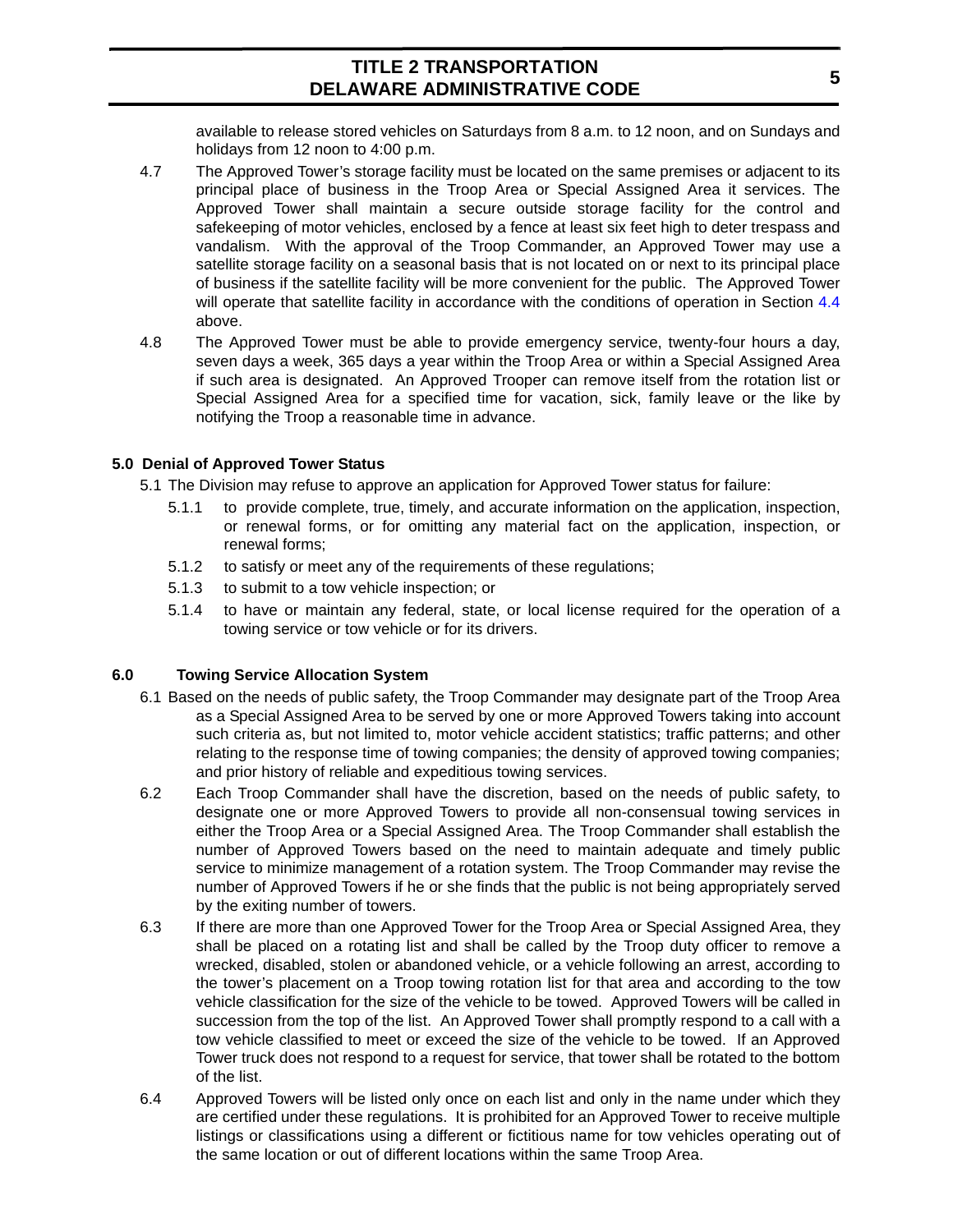- 6.5 Approved Towers shall be on-call twenty-four hours a day, seven days a week, and shall have no more than one day and one night telephone number. Answering services are not permitted for purposes of responding to calls under these regulations. The Approved Tower must acknowledge the rotation call by contacting the duty officer at the Troop within five minutes after the rotation call. If the Approved Tower does not acknowledge the call, or calls to say it will not or cannot respond, then the duty officer shall cancel the call, rotate the Approved Tower to the bottom of the list, and call the next Approved Tower on the list. When an Approved Tower responds to a call to remove an abandoned vehicle, the Approved Tower shall not be rotated to the bottom of the rotation list but shall remain at the top of the list for the next available call.
- 6.6 Out-of-area towing requests are permitted in the event of an emergency or the absence of a tow vehicle of proper classification, or the unavailability of any Approved Tower. In the event of specialized recovery requirements not otherwise met by Approved Towers, the Troop may call specialized recovery equipment on a nearest available basis.

## **7.0 Recovery Procedures at Scene of Accident**

- 7.1 Approved Towers shall not use sirens, mechanical or electronic, but shall use rotating beacons or strobes when in the actual process of recovering a vehicle from the scene of an accident, or while towing that vehicle under conditions that present a potential hazard to the public.
- 7.2 Approved Towers shall sweep all glass and remove all debris from the highway and the right-of-way promptly and prior to leaving the incident or collision scene. Approved Towers shall also spread sand or a commercial oil and grease absorber over small spills of oil, anti-freeze, or other fluids.
- 7.3 Approved Towers shall follow instructions issued by any on-the-scene Trooper with respect to the preservation of physical evidence that may be lost or contaminated where towing, removing or storage of any wrecked, disabled, or abandoned vehicle is involved.
- 7.4 When the owner or operator of a vehicle surrenders physical custody of a vehicle, the Trooper shall prepare in triplicate a vehicle storage form with an inventory of its contents and a description of any damage to the vehicle or its contents. The inventory shall be signed by the Trooper and the Approved Tower, and shall indicate whether the Trooper has instructed that the tower should withhold repossession or delivery of the vehicle to the rightful owner or his agent. The original will be for the Troop records, a copy for the towing service's record, and a copy to be given to the vehicle's owner or agent, to present to the towing service in order to release the vehicle.

#### **8.0 Prohibited Acts**

- 8.1 No Approved Tower shall stop at the scene of an accident or at or near a disabled vehicle for the purpose of soliciting an engagement for towing service, unless directed to do so by a Trooper.
- 8.2 No Approved Tower shall, without authorization from the Troop, move any vehicle from any public highway, street, or other public area when such vehicle has been abandoned, stolen or damaged as the result of an accident, or following an arrest. Approved Towers may move a vehicle damaged as the result of an accident if the removal is for the purpose of extracting a person from the wreckage or to remove an immediate hazard to life, person, or property. In no event shall any such movement be more than is reasonable or necessary under the circumstances then existing. When movement is necessary, the Approved Tower shall be able to identify the original resting place of the vehicle.

#### **9.0 Rates**

Approved Towers shall charge reasonable fees for towing and storage comparable to other towers providing similar services in the Troop Area. The Approved Tower's basic towing or service fees shall be furnished with the certification application and the annual renewal form. These fees should include: the base tow charges for day and night; storage charges per day; base charge for use of winch and dollies;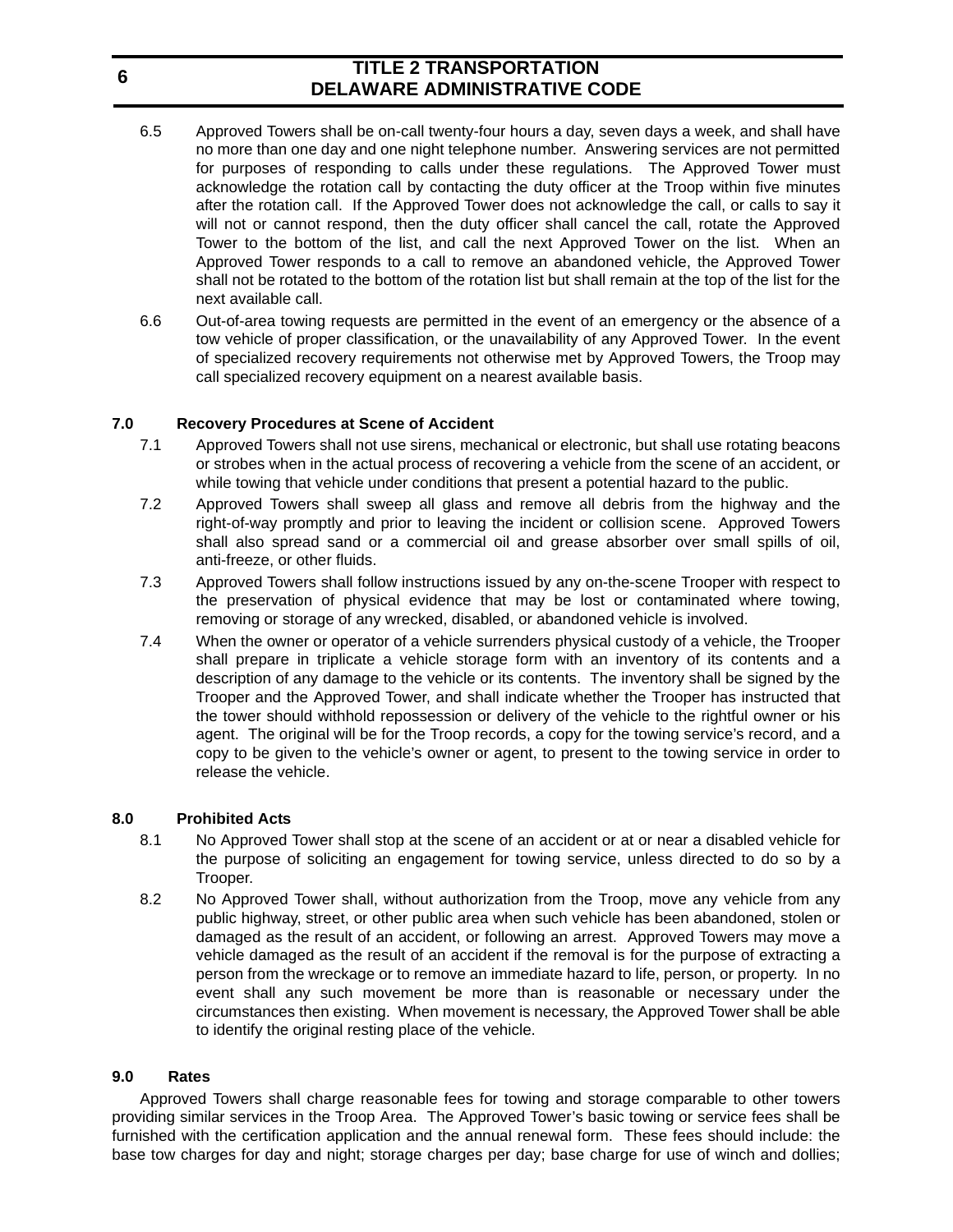and the base charge for road service for vehicles requiring fuel, battery jumps, belts, etc. If there is an interim change in any rate charged by the Approved Tower, it must be reported to the Traffic Control Section within ten days.

#### **10.0 Subcontracting and Assignment**

- 10.1 No Approved Tower shall subcontract, on a formal or informal basis, any request for nonconsensual towing service from the Division, or delegate or request assistance from another tower to respond to such a call, or refer a call to another tower or substitute for each other, unless approved in advance by the Troop for good cause.
- 10.2 An Approved Tower's certification, place on the towing rotation system, or Special Assigned Area, cannot be sold, leased, assigned, transferred, pledged, surrendered or otherwise encumbered or disposed of to another towing operator, person, or entity. A successor towing service must make a new application for certification to the Division under these regulations. Upon the sale, lease, assignment, transfer, pledge, surrender, or other encumbrance or disposition of the Approved Tower, its business, name, or all or substantially all of its assets, the certification approval terminates immediately by operation of law and that Approved Tower will be dropped from the approved towing list.
- 10.3 These regulations supersede all prior regulations, contracts, agreements, arrangements, or understandings, formal or informal, regarding nonconsensual towing at the request of the Division. These regulations constitute whatever written notice of termination may have been required by those prior regulations, contracts, agreements, arrangements, or understandings. These regulations will take effect one hundred and twenty (120) days after their final publication in the Delaware State Register to allow towing services that currently do business with the Division to make application to the Division for certification under these regulations.

## **11.0 Loss of Approved Status**

- 11.1 The Division may revoke the approved status of any Approved Tower if the Approved Tower or, where applicable, one of its officers, principals, directors, employees, or stockholders owning more than ten percent of the outstanding stock of the corporation has: (1) violated any of these regulations; (2) made a false or misleading statement of fact or omission of a material fact to the Division in connection with the application, inspection, or renewal; (3) subcontracted any towing work; (4) been found bankrupt, insolvent, or in receivership; (5) been the subject of two or more substantiated complaints within any twelve-month period from citizens about the Approved Tower's nonconsensual towing services, including but not limited to complaints about charging unreasonable rates for towing or storage, or the refusal to release a vehicle after presentation of sufficient proof of ownership and payment of authorized charges; (6) the cancellation or non-renewal of the required insurance on any of the Approved Tower's tow trucks or for the operation of the tower's business, or the loss of any required federal, state or local license required for the operation and driving of a tow vehicle; or (7) was unavailable to respond to a Division dispatch or failed to respond to a Division dispatch on at least three occasions within any six month period, or did not have at least a seventy-five (75) percent response rate for calls within any twelve month period. The Division may also revoke the approved status of any Approved Tower which employs or uses any driver who has, during the period of certification: (8) been convicted of driving under the influence of alcohol, narcotics, or dangerous drugs during the period of certification; (9) has had his or her driver's license suspended or revoked; (10) been convicted of any crime involving theft, fraud or dishonesty, or any felony involving the operation of a tow vehicle, or been adjudged (civilly criminally) to have operated a tow vehicle in a grossly negligent manner or in a manner showing a reckless disregard for life or property; or (11) has imperiled the safety of the public.
- 11.2 If there is an imminent threat to public safety, the Superintendent or his designee may summarily suspend Approved Tower status in writing with a written statement of reasons. If there is no imminent threat to public safety, the Division shall give notice to the Approved Tower in writing of its intent to revoke its approved status and the reasons therefor. If, within ten days of the date of such notice to suspend or revoke, the tower requests a hearing in